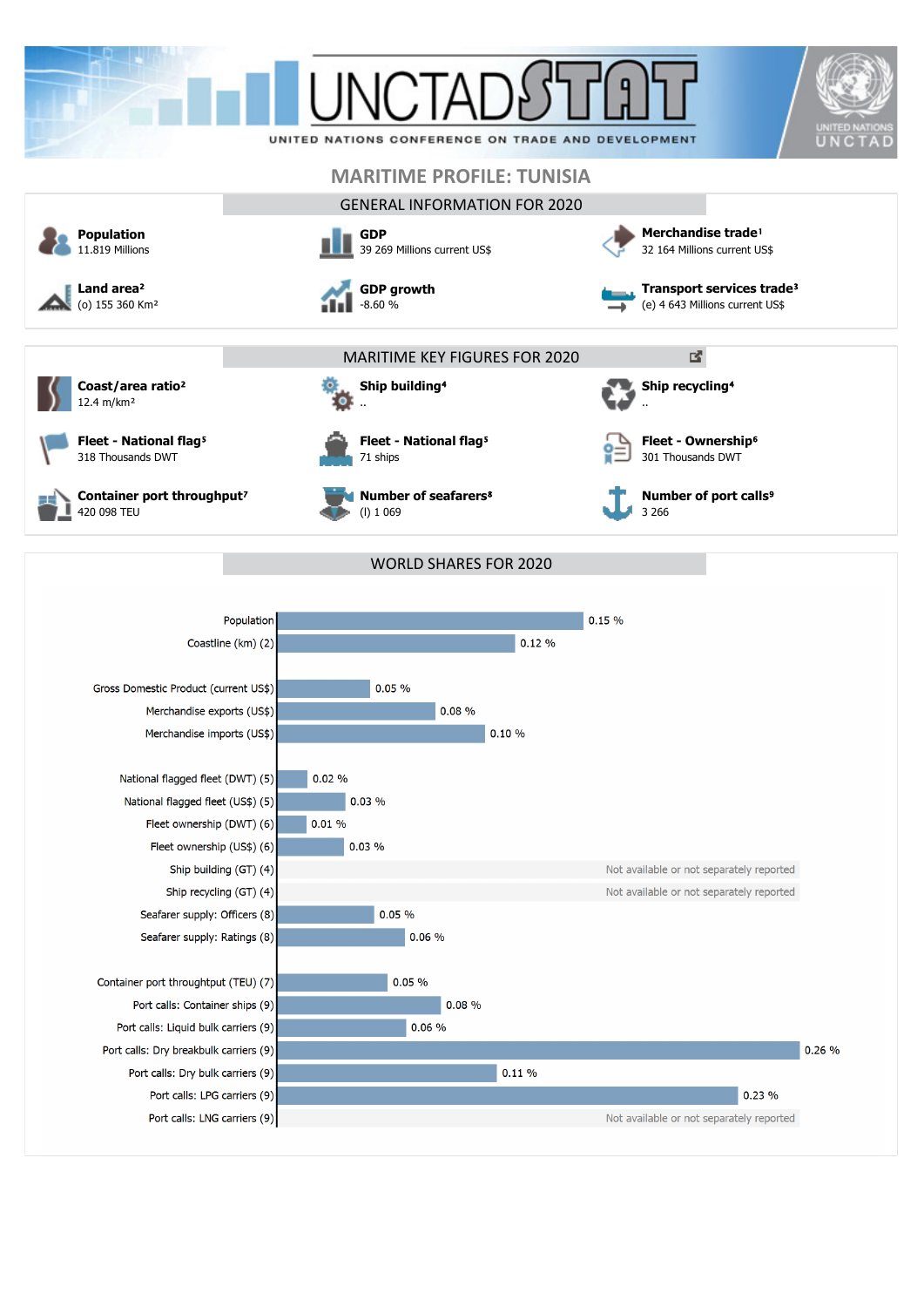

| Transport                                       | 29.3                  | 27.3    | 26.9    | (e) 28.6   |
|-------------------------------------------------|-----------------------|---------|---------|------------|
| Travel                                          | 55.3                  | 47.0    | 41.9    | $(e)$ 36.9 |
| Other services                                  | 15.4                  | 25.7    | 31.2    | (e) 34.5   |
| Total trade in transport services <sup>10</sup> |                       |         |         |            |
| (millions of US\$)                              | 2005                  | 2010    | 2015    | 2020       |
| Transport services exports                      | 1 1 3 6               | 1 5 3 9 | 887     | (e) 651    |
| Transport services imports                      | 1 1 0 7               | 1 5 9 5 | 1 3 7 5 | (e) 1 292  |
| Transport services trade balance                | 29                    | -56     | $-488$  | $(e) -641$ |
|                                                 |                       |         |         |            |
|                                                 | <b>NATIONAL FLEET</b> |         |         |            |
| .<br>.                                          |                       |         |         |            |

**(as % of total services)** 2005 2010 2015 2020

#### Carrying capacity by type of ship<sup>5</sup>

| (Thousands DWT)      | 2005                 | 2010      | 2015  | 2020  |
|----------------------|----------------------|-----------|-------|-------|
| <b>Total fleet</b>   | 133.0                | 96.9      | 342.7 | 317.8 |
| Oil tankers          | 79.0                 | 24.1      | 0.0   | 130.3 |
| <b>Bulk carriers</b> | 26.0                 | 26.4      | 0.0   | 0.0   |
| General cargo        | 3.0                  | 21.1      | 49.4  | 39.9  |
| Container ships      | $\ddot{\phantom{a}}$ | $\cdot$ . | 0.0   | 0.0   |
| Other types of ships | 25.0                 | 25.4      | 293.3 | 147.6 |
|                      |                      |           |       |       |

Fleet growth rate in2020 **+0.1 %**

図

Transport services exports growth rate in 2020

#### Fleet by type of ship<sup>5</sup>

**(Number of ships)**



# **TUNISIA**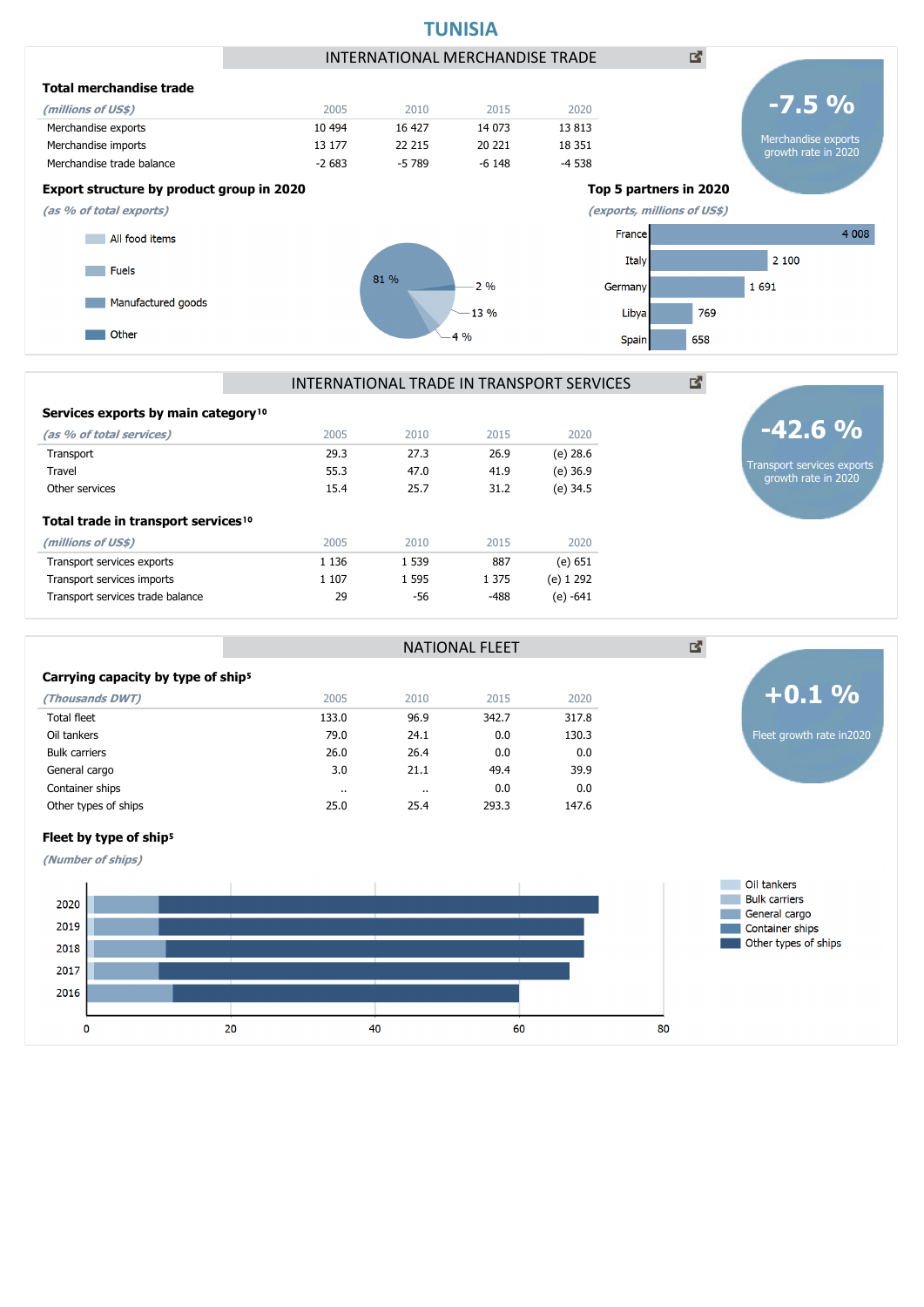# **TUNISIA**

LINER SHIPPING CONNECTIVITY

凶

# **Bilateral connectivity index - Top 10 partners in 2020**<sup>11</sup>

**Can only take values between 0 (minimum) and 1 (maximum)**





図

## PORT CALLS AND PERFORMANCE

### Port calls, time spent in ports, vessel age and size in 2020<sup>9</sup>

|                                  | Number of<br>arrivals | Median time<br>in port (days) | Avg age<br>of vessels | Avg size (GT)<br>of vessels | Avg cargo<br>carrying<br>capacity (DWT)<br>per vessel | Avg container<br>carrying<br>capacity (TEU)<br>per container<br>ship | Maximum size<br>(GT) of vessels |
|----------------------------------|-----------------------|-------------------------------|-----------------------|-----------------------------|-------------------------------------------------------|----------------------------------------------------------------------|---------------------------------|
| All ships                        | 3 2 6 6               | 2.34                          | 19                    | 15 5 61                     | 13 8 52                                               | 917                                                                  | 72 900                          |
| Liquid bulk carriers             | 313                   | 1.64                          | 13                    | 20 398                      | 33 350                                                | $\ddot{\phantom{0}}$                                                 | 65 830                          |
| Liquefied petroleum gas carriers | 120                   | 1.80                          | 13                    | 7782                        | 8817                                                  |                                                                      | 22 978                          |
| Liquefied natural gas carriers   | $\cdots$              |                               | $\cdot$ .             | $\cdots$                    |                                                       |                                                                      |                                 |
| Dry bulk carriers                | 290                   | 7.16                          | 16                    | 17 501                      | 27 932                                                |                                                                      | 35 832                          |
| Dry breakbulk carriers           | 1 0 7 0               | 2.21                          | 22                    | 4875                        | 6852                                                  | $\ddot{\phantom{a}}$                                                 | 39 2 25                         |
| Roll-on/roll-off ships           | 714                   | $\ddot{\phantom{0}}$          | 18                    | 22 543                      | 10 922                                                | $\cdot$ .                                                            | 72 900                          |
| Container ships                  | 373                   | 2.94                          | 17                    | 9786                        |                                                       | 917                                                                  | 27 733                          |
| Passenger ships                  | 386                   | $\cdots$                      | 19                    | 34 887                      | $\cdots$                                              |                                                                      | 52 645                          |

## Port liner shipping connectivity index - Top 5 ports in 2020<sup>11</sup>